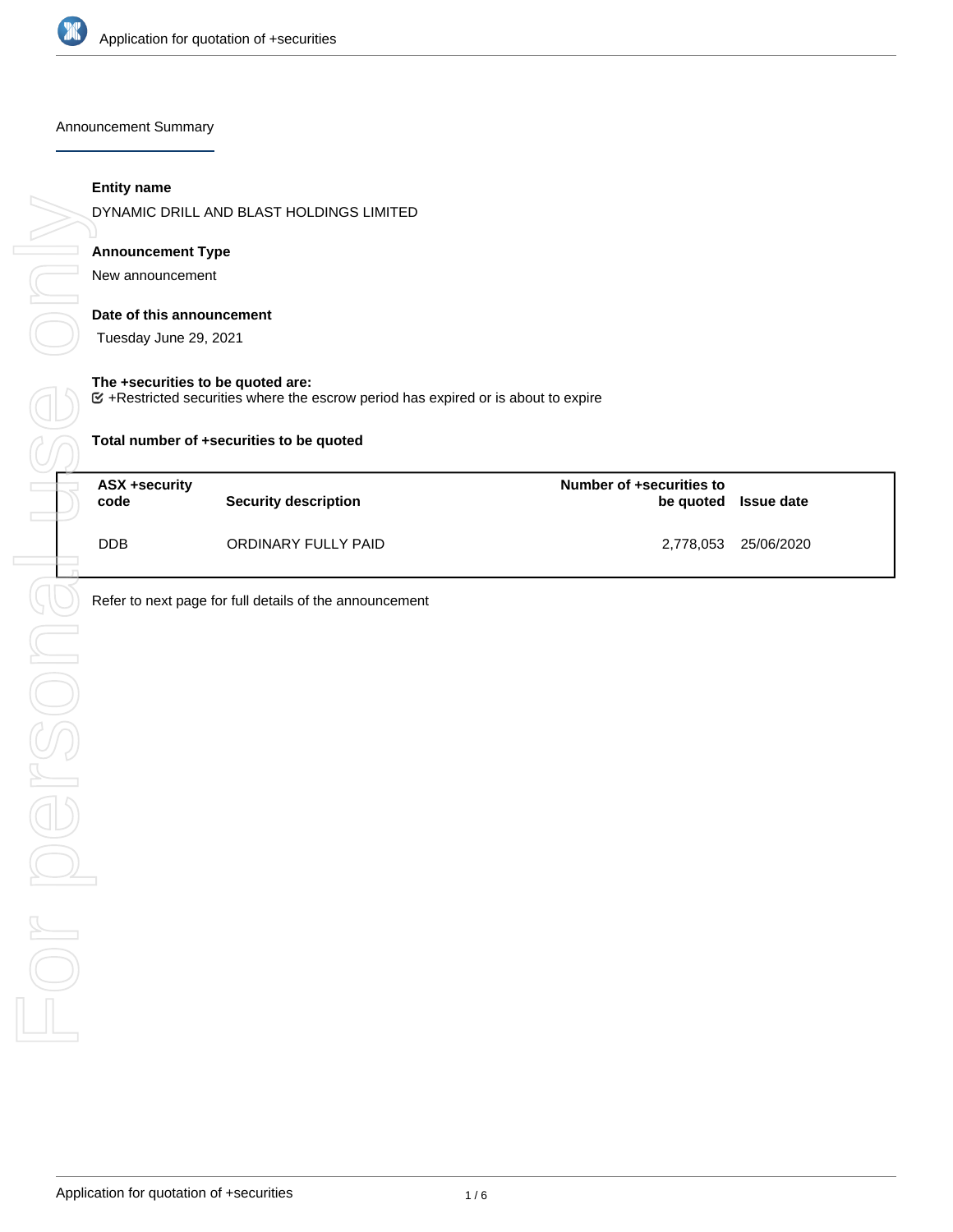

Part 1 - Entity and announcement details

### **1.1 Name of entity**

DYNAMIC DRILL AND BLAST HOLDINGS LIMITED

We (the entity named above) apply for +quotation of the following +securities and agree to the matters set out in Appendix 2A of the ASX Listing Rules.

**1.2 Registered number type**

ACN

**Registration number** 640888213

**1.3 ASX issuer code**

DDB

**1.4 The announcement is**

New announcement

29/6/2021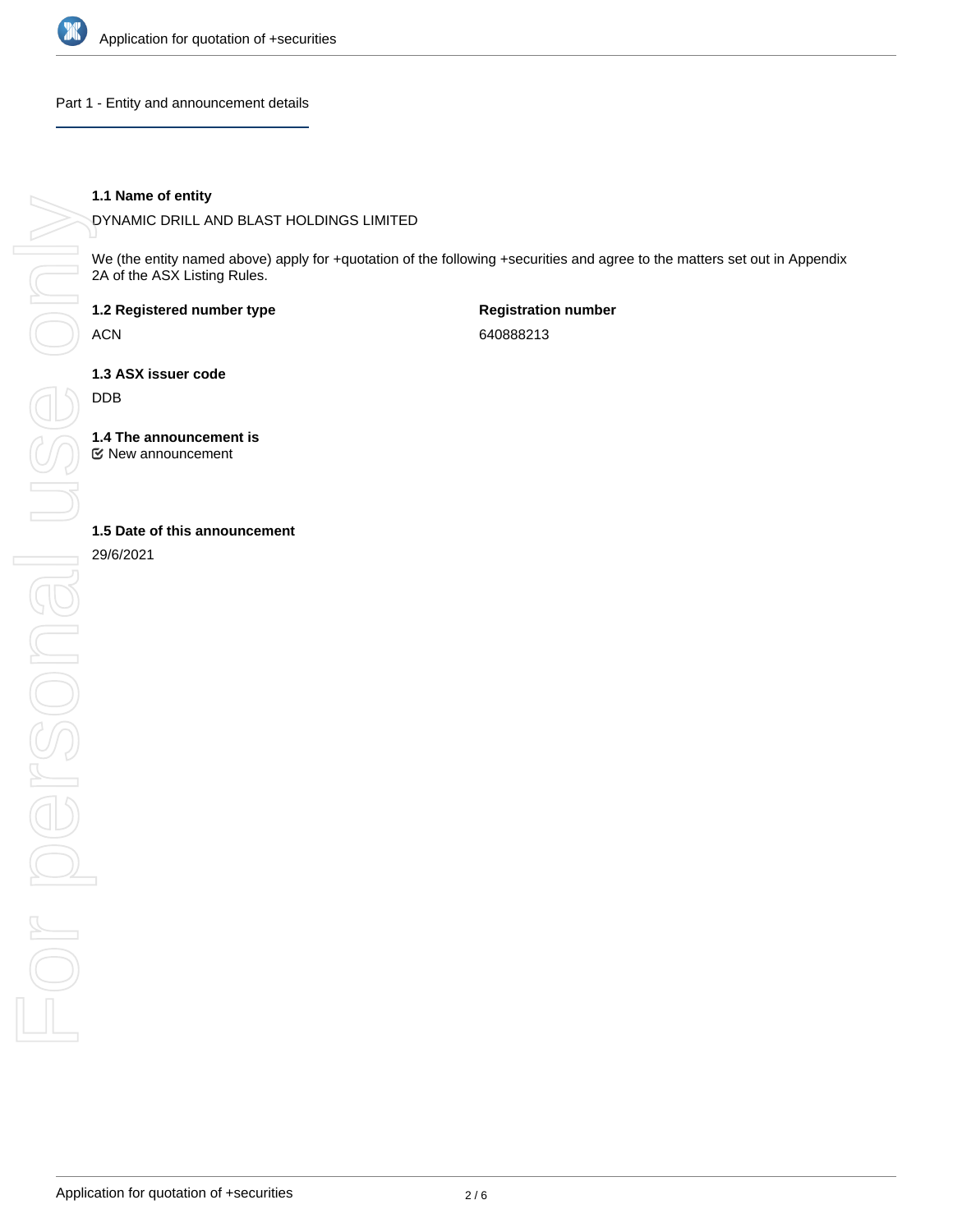

## Part 2 - Type of Issue

## **2.1 The +securities to be quoted are:**

 $G$  +Restricted securities where the escrow period has expired or is about to expire

# **2.2 The +securities to be quoted are:**

Additional +securities in a class that is already quoted on ASX ("existing class")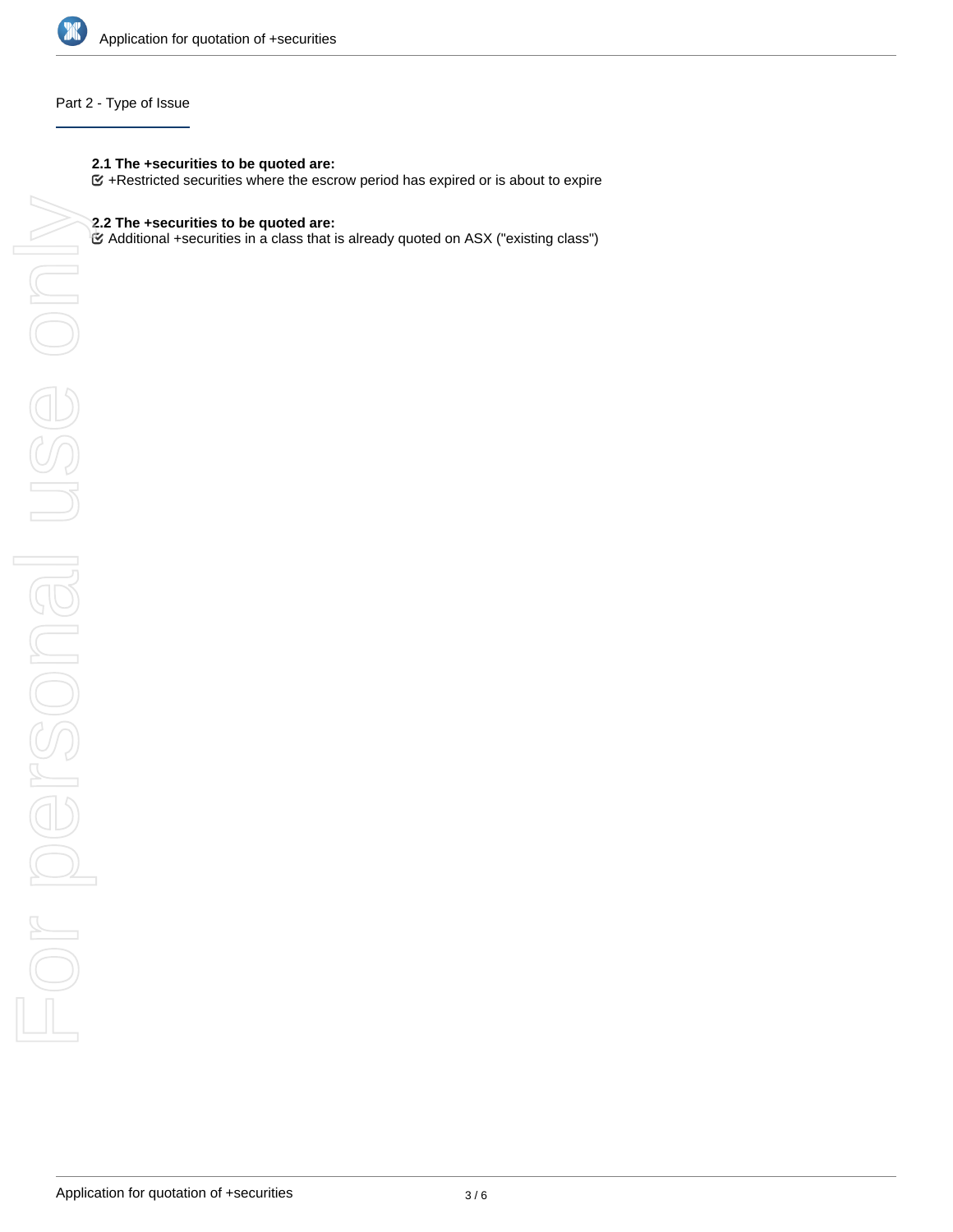

Part 3B - number and type of +securities to be quoted (existing class) where issue has not previously been notified to ASX in an

**Additional +securities to be quoted in an existing class as a result of escrow expiring on an existing class**

**FROM (Existing Class) ASX +security code and description** DDBAA : ORDINARY FULLY PAID RESTRICTED

**TO (Existing Class) ASX +security code and description** DDB : ORDINARY FULLY PAID

**Please state the number of +restricted securities where the escrow period**

**And the date the escrow restrictions have ceased or will cease** 25/6/2021

**Will the +securities to be quoted rank equally in all respects from their issue date with the existing issued +securities in that class?**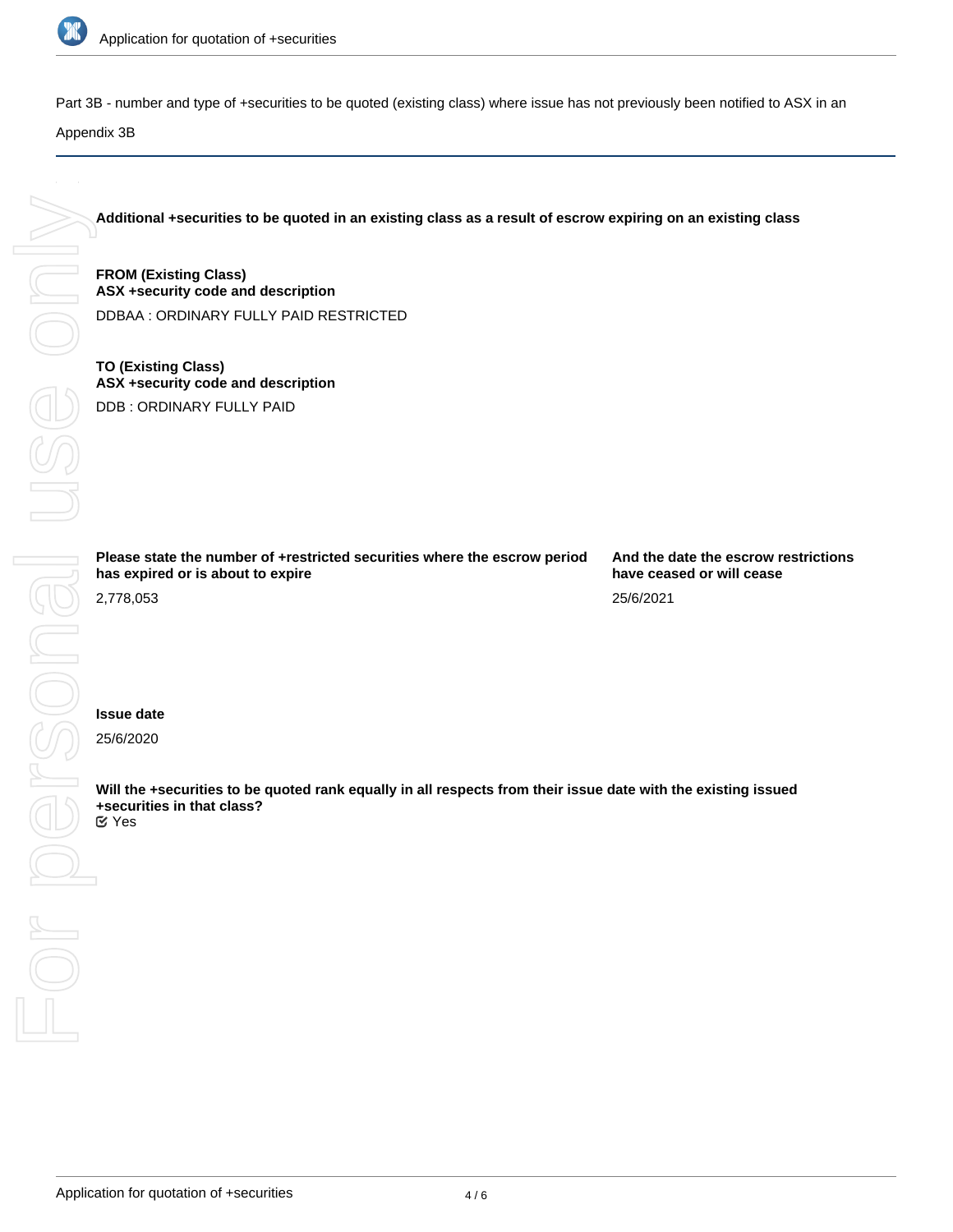

Issue details

## **Number of +securities to be quoted**

2,778,053

# **Are the +securities being issued for a cash consideration?**

No

#### **Please describe the consideration being provided for the +securities**

Issued prior to the company being admitted to the Official List of ASX. For further details please refer to the prospect dated 24-07-20 and released on the ASX Platform on 5-08-20

# **Please provide an estimate (in AUD) of the value of the consideration being provided per +security for the +securities to be quoted**

0.140000

### **Any other information the entity wishes to provide about the +securities to be quoted**